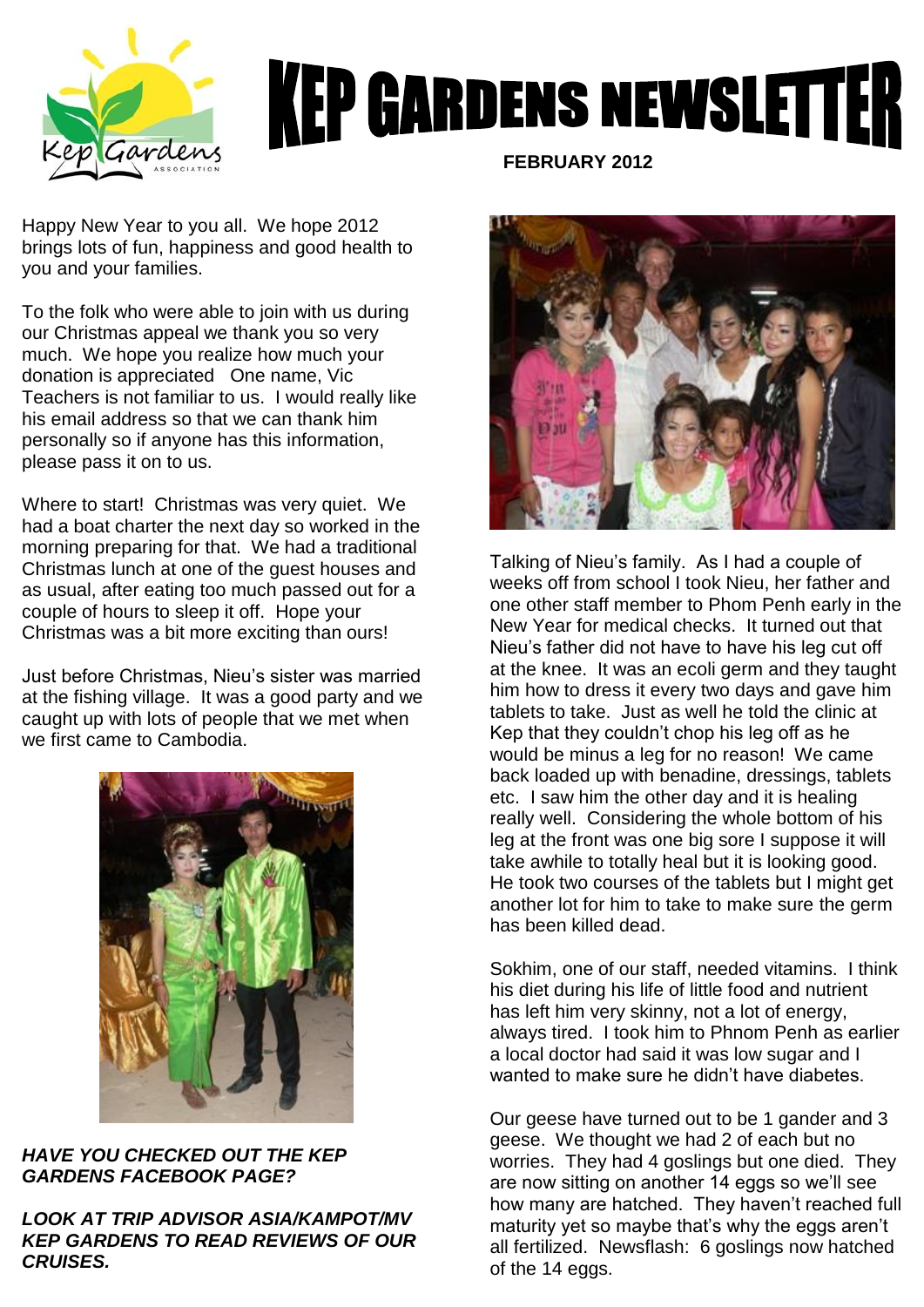

We also have over 150 chickens, all varying ages and sizes. The geese and chickens wander all over the paddocks each day and the geese keep control of the chicken house at night.

The boat is not going as well as we had hoped. The tourist numbers are down this year, probably due to the economic situation around the world. It is also difficult to get 10 people together on one day because of the short term transition nature of the tourists who visit the towns of Kampot and Kep where our boat operates so we have not had many lunch or dinner cruises. We have done a few charters and dinner cruises for tourist companies but that is all.

Everybody really enjoys the trips, the food and the scenery and we have a few good reviews on Trip Advisor. We try to have a singer on board for the dinner cruises to add a bit of atmosphere if one of the local Kampot museos is available.



So this attempt to earn income for the project has not been terribly successful so far. It's all back in the melting pot at the moment while we consider our options.

The mobile phone is the only form of communication available to most people in the country. It is interesting to see how they use the SMS to get a message across to people. They send messages about condom use but one of the messages particularly caught my attention: Message from the Ministry of Information - "Let's send your children to school not to the working place".

The Buddhist Library in Kampot, supported by an Australian, funded the mobile dental clinic to visit local primary schools in Kep. They came and visited Kep Gardens and included our students in the project.





For 4 weeks we have been brushing teeth every day before class using the age old baking soda as a substitute for toothpaste. The Russian students we have said they also used this when they were children in the Ukraine. This week we ferried 5 students at a time in the tuk tuk to Okrasa Primary School morning and afternoon for check ups and treatment if required. Great excitement in the camp! Fancy being excited going to the dentist!! although I suspect some of the excitement was due to the tuk tuk ride.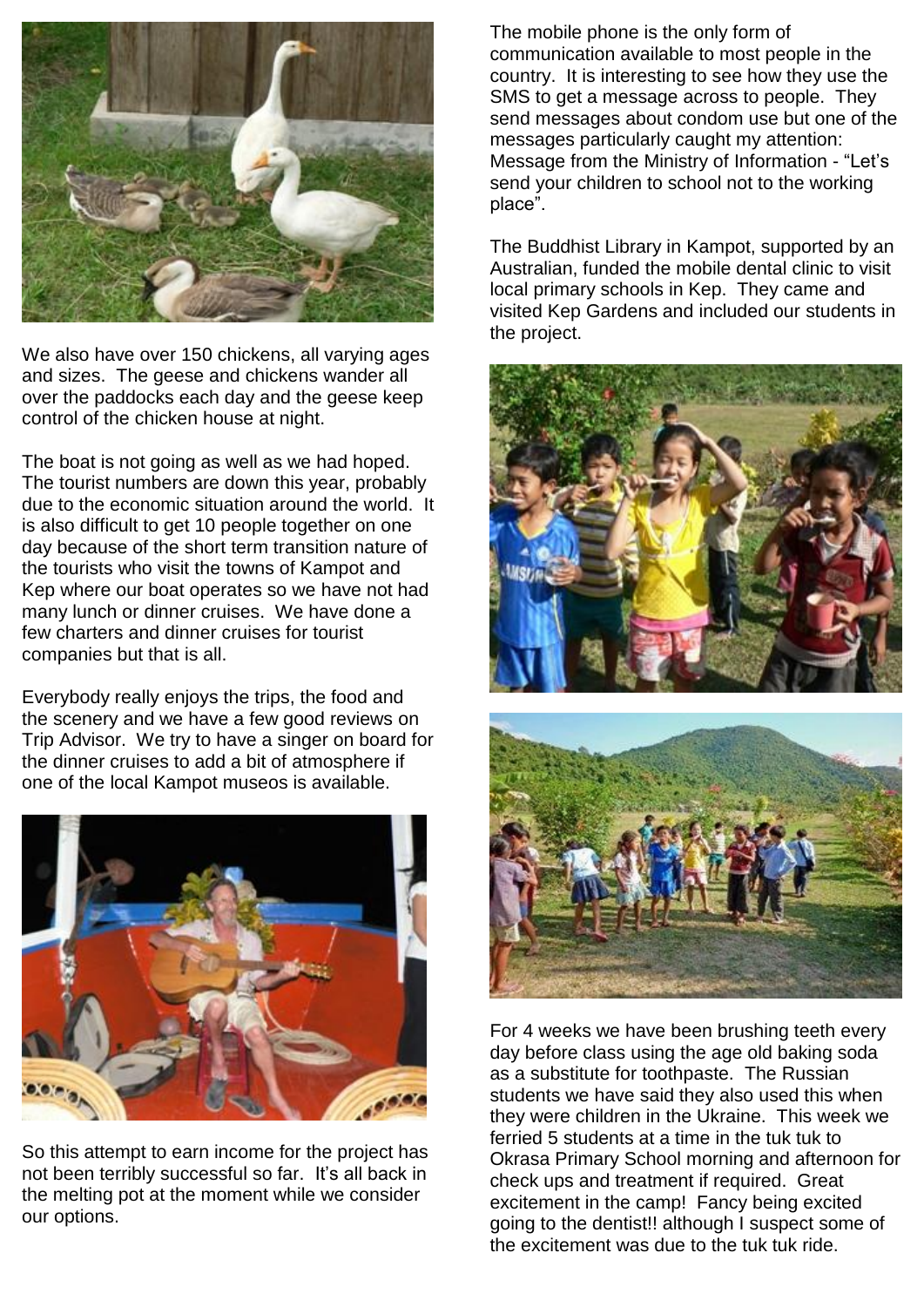

They get shy in front of the camera so not smiling so much when the photo was taken.

Off they went with big smiles and even though many had teeth pulled and most had some sort of repair work (their words) they came back happy and still smiling. Except for one little boy who had a particularly hard time with his tooth that they pulled out. I almost cried with him and a couple of students the next day wouldn't go to the dentist. Don't blame them myself. Hopefully we can work with this organization again in the future and we thank them very much for including us in their project. Simply by our existence we get some things done for the children even though it is not what our project is particularly involved in.

A lady from Sweden who lives in Australia for a few months every year came to stay recently for 4 weeks. She had visited last year briefly and returned to volunteer. The day she arrived was very eventful for her. The door of the bus wouldn't open so she had to climb out of a window at the back to get out! Then we put her on a moto to get to Kep Gardens. She had never been on a motor bike in her life (she is 70). Now, of course she is a seasoned passenger on a moto. Maybe she'll take up motor bike riding when she gets home!!!



Off to the beauty salon

Thank you Ulla for your enormous contribution to the students. Ulla took the 6 youngest every afternoon to help them learn to write and help them complete worksheets which they rarely are able to do. I can't spend much individual time with them as if I do the rest of the class run riot. Cambodian students are not the typical Asian students that are deadly serious about their studies. Education is important to them and they want to learn but their main purpose of life is to have fun so if they can combine the two, all the better. The biggest contribution Ulla made was speaking with the upper students in pairs. They have very little opportunity to speak English freely and express themselves in English. Most came away with the belief that they can speak English and be understood. Their self confidence soared and they lost their shyness to speak. Great experience for them.

We paid a visit to the local beauty salon one day for the obligatory manicure, pedicure, hair wash, face cleaning etc. all for the handsome price of \$5. I just had my hair cut.



My local beauty parlour

We have recently been involved in getting a young Cambodian girl back from Thailand where she was taken to be sold. I'll spare you all the details but suffice to say that she is back with her family and is now safe. To those who contribute to our project I would like you to know that your donations don't only go towards Kep Gardens' main projects but also to helping various families in crisis that come to us for help. Because we are part of the community we hear of things on a daily basis. Naturally we cannot help everyone but we do as much as we can.

*ABOUT TO START BUILDING A NEW WEB PAGE . THE OLD ONE IS STILL FUNCTIONING SO TAKE A LOOK AT OUR FUNDRAISING FOCUS PAGE.*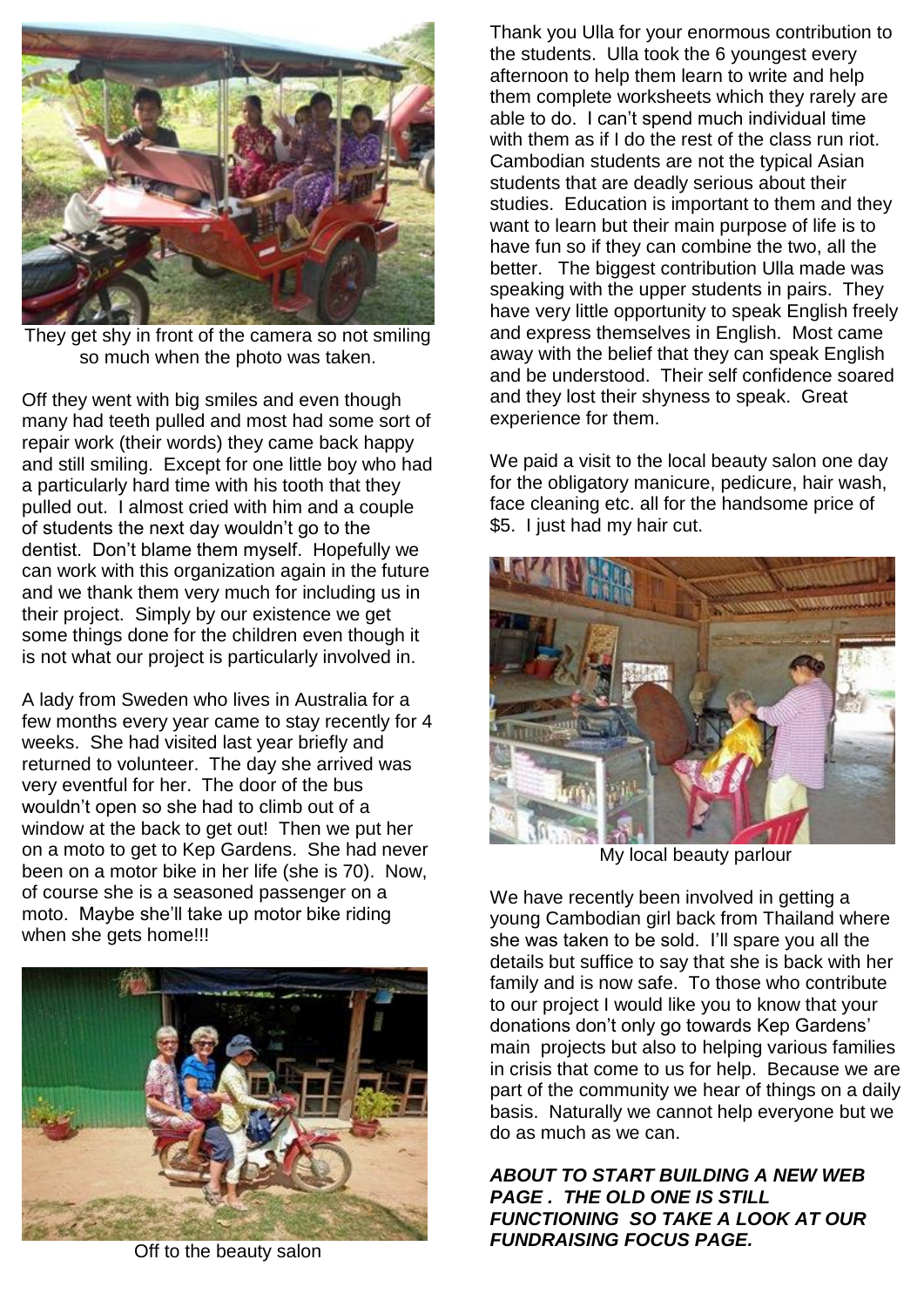Andrew turned 60 in January. As it was a working day and night, couldn't plan anything special but Nieu and I baked a packet cake the day before. An excuse for a cake really. No icing, the stove not level so a bit higher on one side but hey, at least we all acknowledged his special day although at 7.00 in the morning being confronted with a cake, candles and singing is probably not the best way to start the day.



We have had two lots of Australian visitors lately who came laden with goodies for the children. Marbles, skipping ropes, coloured pencils, books, balls, bicycle pump, many different bits and pieces, all of which have been gratefully received and given the children lots of fun. We received screwdrivers and vegetable seeds. Andrew was ecstatic when he saw the screwdrivers (??!!) and next week we will plant the seeds in the seedling house and look forward to some different fresh veggies in the not too distant future. Thank you to Deb Bailey and partner and Donna and Michael Tasker for their kind gifts. The girls were very happy as they now have marbles to play with, previously the boys' domain. One little boy couldn't skip but persevered and persevered over several days in the hot sun until finally he cracked it and the smile on his face was a site to see, bucked teeth and all. He's the one in the third picture.





The kids love the long rope as Cambodian people are big on doing things together so they love the fact that a group of them can share the same game. I taught them tunnel ball and unders and overs the other day with the balls. Chaos but huge competition. The dual UNO cards were a big hit with the older students so much so that at 8.00 pm I couldn't get them to go home. I was starving and tired after a long hot day but had to